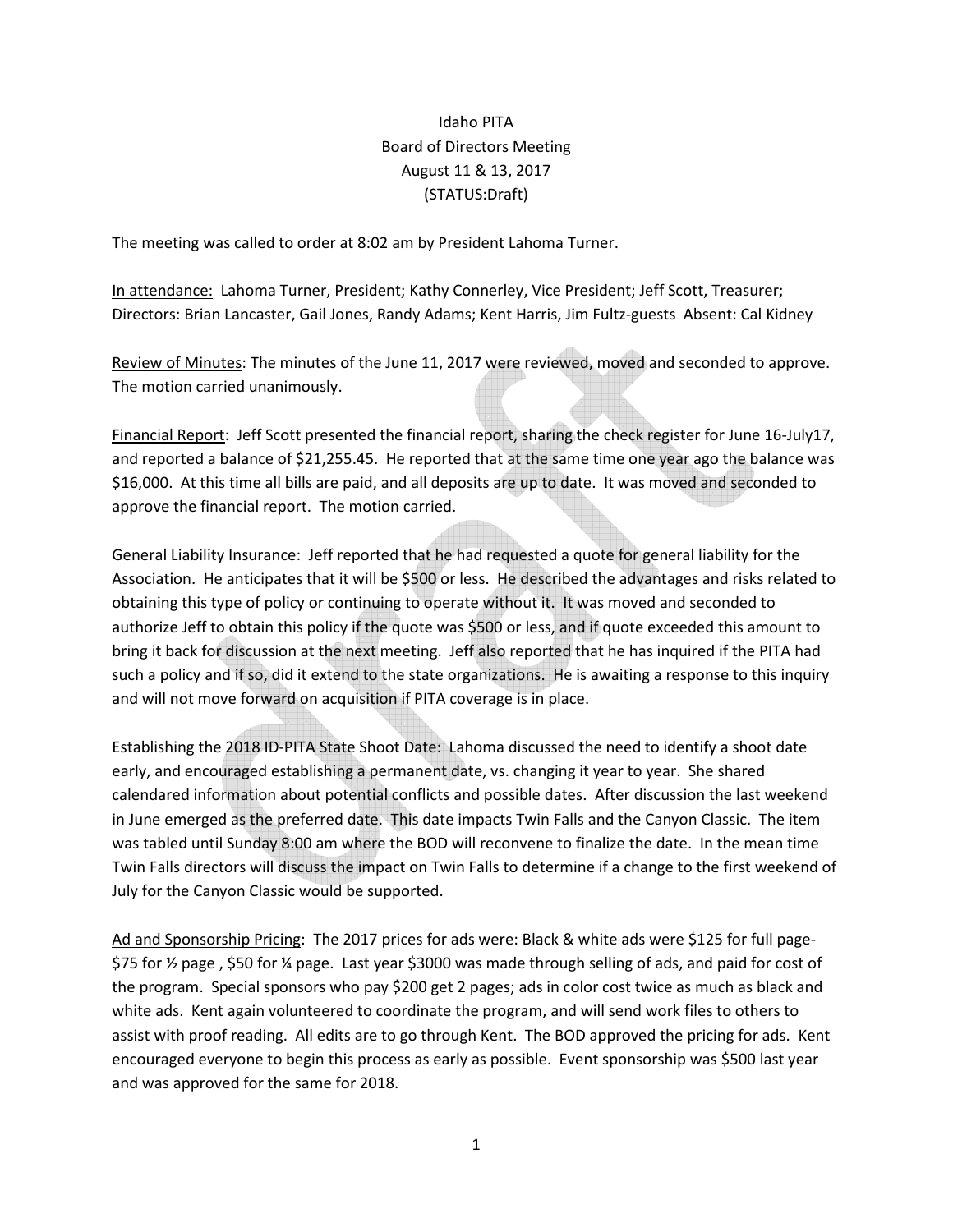Fundraising: Lahoma inquired if there was support for a silent auction at the state shoot. She asked if each club could donate an item to be auctioned. The Board was in agreement with conducting an auction. Lahoma will send a letter to each club requesting a contribution for the auction. Jeff reported that the gun raffle was successful last year; Kent recommended considering raffle like the NRA Winner's Choice raffle. After discussion the approved pursuing this idea, and Cody Klundt will be contacted to assist in gun acquisition. Kent Harris stated that he had a gun stock wood set that was available to be used for fund raising. After discussion it was decided that it would be offered in the silent auction, at a minimum purchase price. Leonard from Boise with be contacted to help establish the value. If it does not sell at the auction other means of selling it will be considered.

Association Letterhead/Card holders: Kent and Lahoma indicated that the association is out of stationary, and card holders. He was authorized to place an order for both with the association letterhead applied to the purchases.

Trophy Committee: After discussion it was moved and seconded to utilize the same trophy package, and establish a trophy budget of \$5800. Randy Adams will be asked to coordinate the acquisition of trophies for the state shoot.

Shared Website with ISTA: Kathy reported that she had present the request to share the ISTA trapshooting website with the ID-PITA, with ID-PITA sharing the expense. The website is to be utilized to promote trapshooting in general, highlight events, achievements and activities throughout the state. The proposal to share the website was approved at the ISTA BOD meeting on 8/10/17; Kathy reported that there was a dissenting opinion. After discussion the BOD moved and seconded to proceed with sharing of the website. The motion carried.

Future Meetings: The fall meeting was scheduled for November  $4<sup>th</sup>$  at the Boise Gun Club. The meeting will follow the Caldwell shoot. No other meetings were scheduled.

Grand Pacific Update: Jim Fultz, Idaho member of the EC reported that the July Grand Pacific, conducted in Spokane, Washington was success shoot. The EC is in negotiations with Spokane for a multi-year contract.

Recessed: The meeting was recessed at 9:05 am. and will reconvene on Sunday August 13, 2017.

Reconvene: The meeting was reconvened at 8:00 am August 13, 2017.

In Attendance: Lahoma Turner, Kathy Connerley, Gail Jones, Jeff Scott, Brian Lancaster. Absent: Randy Adams, Cal Kidney. Guests: Kent Harris, Waylon Klundt

Date for 2018 ID-PITA State Shoot: Waylon reported that the Twin Falls Gun Club was willing to alter shoot dates to accommodate an end of June State Shoot date. After evaluating multiple options it was moved and seconded to schedule the state shoot on June29, 30 & July 1, 2018. The motion carried.